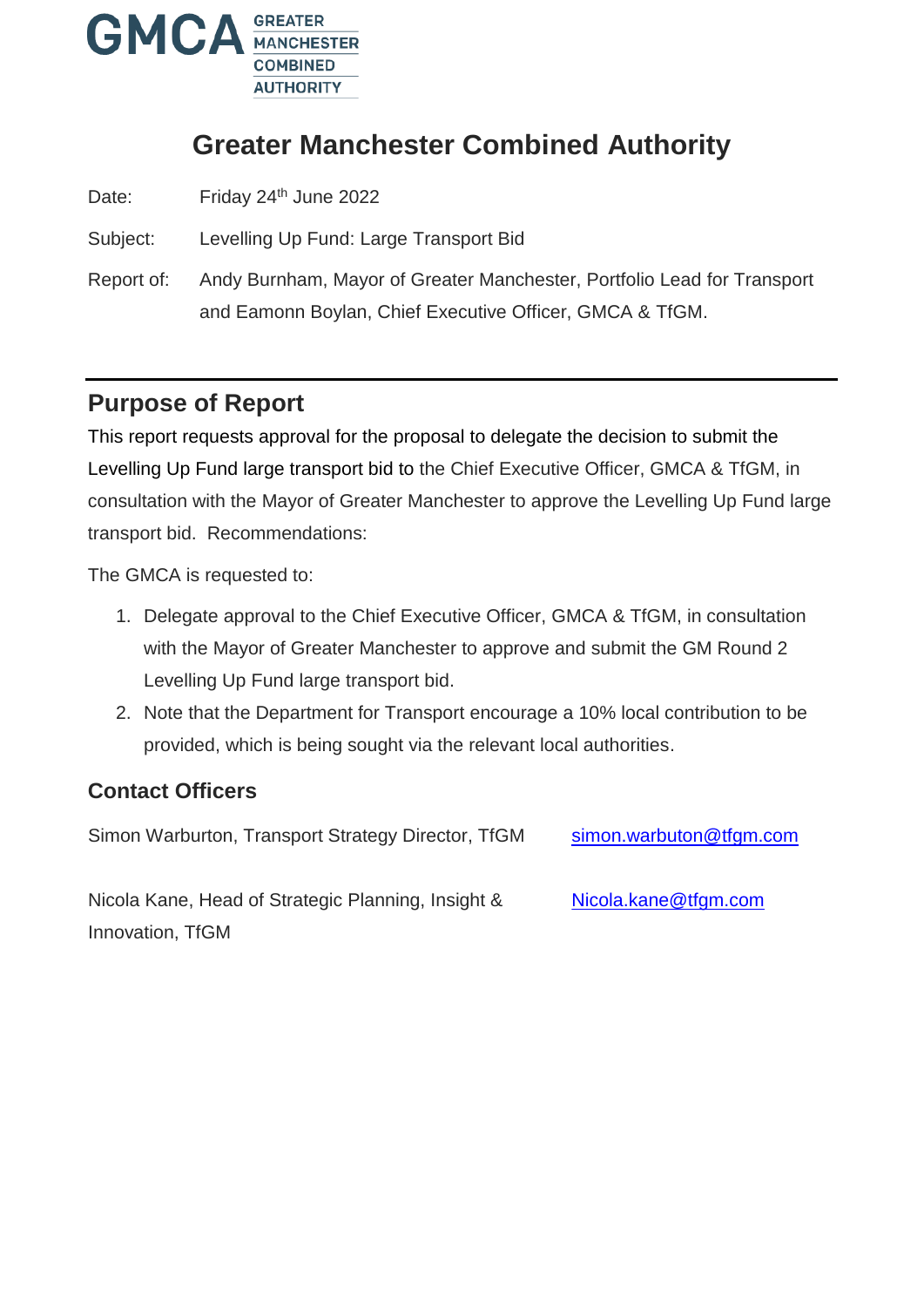### **Equalities Impact, Carbon and Sustainability Assessment:**

### *Equalities Implications:*

Greater Manchester's Levelling Up Fund large transport fund will enhance sustainable connections between disadvantaged communities and employment opportunities. Infrastructure will be designed to ensure that it is inclusive for all users.

| <b>Impacts Questionnaire</b>                                    |                                                                                            |                                                                      |                                                                                   |                                  |
|-----------------------------------------------------------------|--------------------------------------------------------------------------------------------|----------------------------------------------------------------------|-----------------------------------------------------------------------------------|----------------------------------|
| Impact Indicator                                                | <b>Result</b>                                                                              |                                                                      | Justification/Mitigation                                                          |                                  |
| Equality and Inclusion                                          | G                                                                                          |                                                                      |                                                                                   |                                  |
| Health                                                          | G                                                                                          |                                                                      |                                                                                   |                                  |
| Resilience and<br>Adaptation                                    | G                                                                                          |                                                                      |                                                                                   |                                  |
| <b>Housing</b>                                                  |                                                                                            |                                                                      |                                                                                   |                                  |
| Economy                                                         | G                                                                                          |                                                                      |                                                                                   |                                  |
| Mobility and<br>Connectivity                                    | G                                                                                          |                                                                      |                                                                                   |                                  |
| Carbon, Nature and<br>Environment                               | G                                                                                          |                                                                      |                                                                                   |                                  |
| Consumption and<br><b>IProduction</b>                           |                                                                                            |                                                                      |                                                                                   |                                  |
| Contribution to achieving the<br>IGM Carbon Neutral 2038 target |                                                                                            |                                                                      |                                                                                   |                                  |
|                                                                 | <b>Further Assessment(s):</b><br><b>Equalities Impact Assessment and Carbon Assessment</b> |                                                                      |                                                                                   |                                  |
| Positive impacts overall,<br>whether long or short<br>term.     |                                                                                            | Mix of positive and<br>negative impacts. Trade-<br>offs to consider. | Mostly negative, with at<br>least one positive aspect.<br>Trade-offs to consider. | <b>Negative impacts overall.</b> |

### *Climate Change Impact Assessment and Mitigation Measures:*

This bid, if successful, will improve and increase provision of sustainable travel infrastructure.

| <b>BOLTON</b> | <b>MANCHESTER</b> | <b>ROCHDALE</b> | <b>STOCKPORT</b> | <b>TRAFFORD</b> |
|---------------|-------------------|-----------------|------------------|-----------------|
| <b>BURY</b>   | <b>OLDHAM</b>     | <b>SALFORD</b>  | <b>TAMESIDE</b>  | <b>WIGAN</b>    |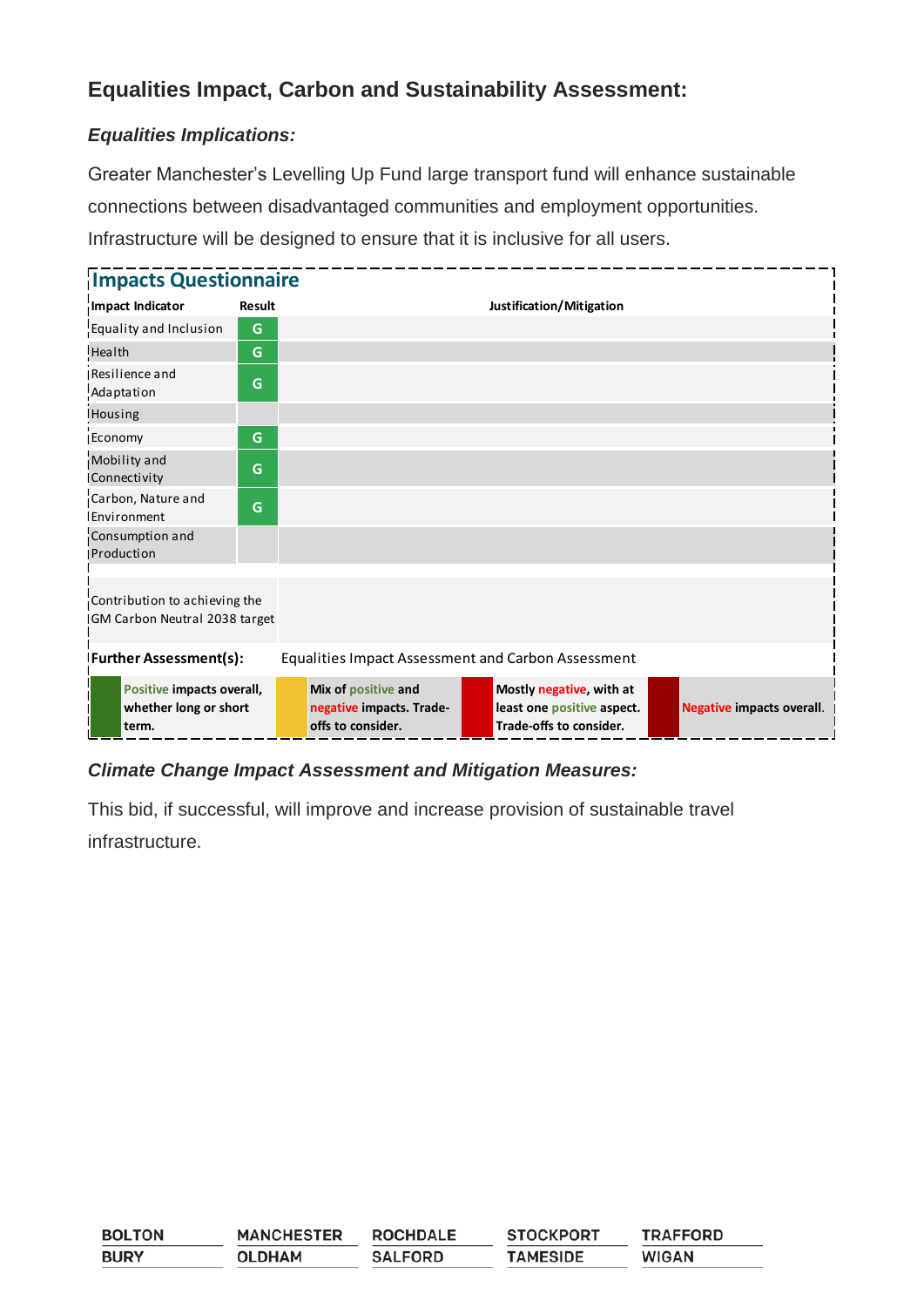| <b>Carbon Assessment</b>                         |               |                                                                      |                                                                         |                                                                                 |                                                                              |
|--------------------------------------------------|---------------|----------------------------------------------------------------------|-------------------------------------------------------------------------|---------------------------------------------------------------------------------|------------------------------------------------------------------------------|
| <b>Overall Score</b>                             |               |                                                                      |                                                                         |                                                                                 |                                                                              |
| <b>Buildings</b>                                 | <b>Result</b> |                                                                      |                                                                         | Justification/Mitigation                                                        |                                                                              |
| New Build residential                            | N/A           |                                                                      |                                                                         |                                                                                 |                                                                              |
| Residential building(s)<br>renovation/maintenanc | N/A           |                                                                      |                                                                         |                                                                                 |                                                                              |
| New Build Commercial/<br>Industrial              | N/A           |                                                                      |                                                                         |                                                                                 |                                                                              |
| Transport                                        |               |                                                                      |                                                                         |                                                                                 |                                                                              |
| Active travel and public<br>transport            |               |                                                                      |                                                                         |                                                                                 |                                                                              |
| Roads, Parking and<br>Vehicle Access             |               |                                                                      |                                                                         |                                                                                 |                                                                              |
| Access to amenities                              |               |                                                                      |                                                                         |                                                                                 |                                                                              |
| Vehicle procurement                              | N/A           |                                                                      |                                                                         |                                                                                 |                                                                              |
| <b>ILand Use</b>                                 |               |                                                                      |                                                                         |                                                                                 |                                                                              |
| Land use                                         | #####         |                                                                      |                                                                         |                                                                                 |                                                                              |
| No associated<br>carbon impacts<br>expected.     |               | High standard in<br>terms of practice<br>and awareness on<br>carbon. | Mostly best practice<br>with a good level of<br>awareness on<br>carbon. | Partially meets best<br>practice/ awareness,<br>significant room to<br>improve. | Not best practice<br>and/ or insufficient<br>awareness of carbon<br>impacts. |

#### *Risk Management*

In the event that DfT funds are secured through this bid, established risk management process as set out in the GM capital programme assurance framework will be followed in the delivery of the project. A Risk Register and Risk Mitigation Plan has been established for this project.

#### *Legal Considerations*

It is not considered that there are specific legal considerations associated with this bid.

#### *Financial Considerations - Revenue*

The development costs of this bid have been budgeted for. Should the bid be successful, further scheme development costs will be funded by the award.

#### *Financial Considerations – Capital*

10% local match funding is required. Discussions are ongoing with Local Authorities regarding the source of this funding.

#### *Number of attachments to the report:*

None

| <b>BOLTON</b> | <b>MANCHESTER</b> | <b>ROCHDALE</b> | <b>STOCKPORT</b> | <b>TRAFFORD</b> |
|---------------|-------------------|-----------------|------------------|-----------------|
| <b>BURY</b>   | <b>OLDHAM</b>     | <b>SALFORD</b>  | <b>TAMESIDE</b>  | <b>WIGAN</b>    |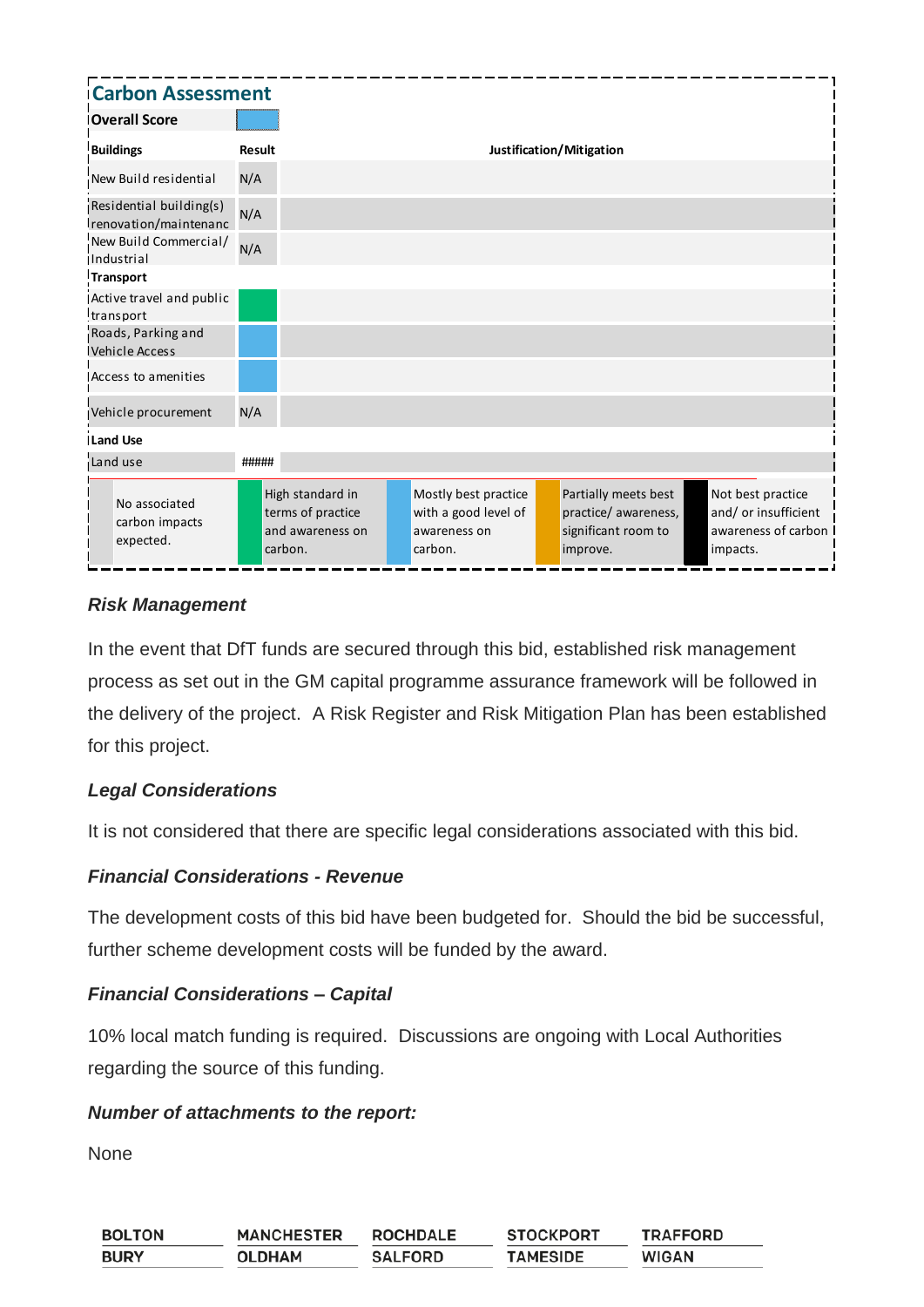### **Comments/recommendations from Overview & Scrutiny Committee**

N/A

### *Background Papers*

 Levelling Up Fund Prospectus: [Levelling Up Fund Round 2: prospectus -](https://www.gov.uk/government/publications/levelling-up-fund-round-2-prospectus) GOV.UK [\(www.gov.uk\)](https://www.gov.uk/government/publications/levelling-up-fund-round-2-prospectus)

## **Tracking/ Process**

Does this report relate to a major strategic decision, as set out in the GMCA Constitution?

Yes.

## **Exemption from call in**

Are there any aspects in this report which means it should be considered to be exempt from call in by the relevant Scrutiny Committee on the grounds of urgency?

No. However, the deadline to submit bids to DfT for consideration is 6 July 2022.

### **GM Transport Committee**

N/A

### **Overview and Scrutiny Committee**

N/A

| <b>BOLTON</b> | <b>MANCHESTER</b> | <b>ROCHDALE</b> | <b>STOCKPORT</b> | <b>TRAFFORD</b> |
|---------------|-------------------|-----------------|------------------|-----------------|
| <b>BURY</b>   | <b>OLDHAM</b>     | <b>SALFORD</b>  | <b>TAMESIDE</b>  | <b>WIGAN</b>    |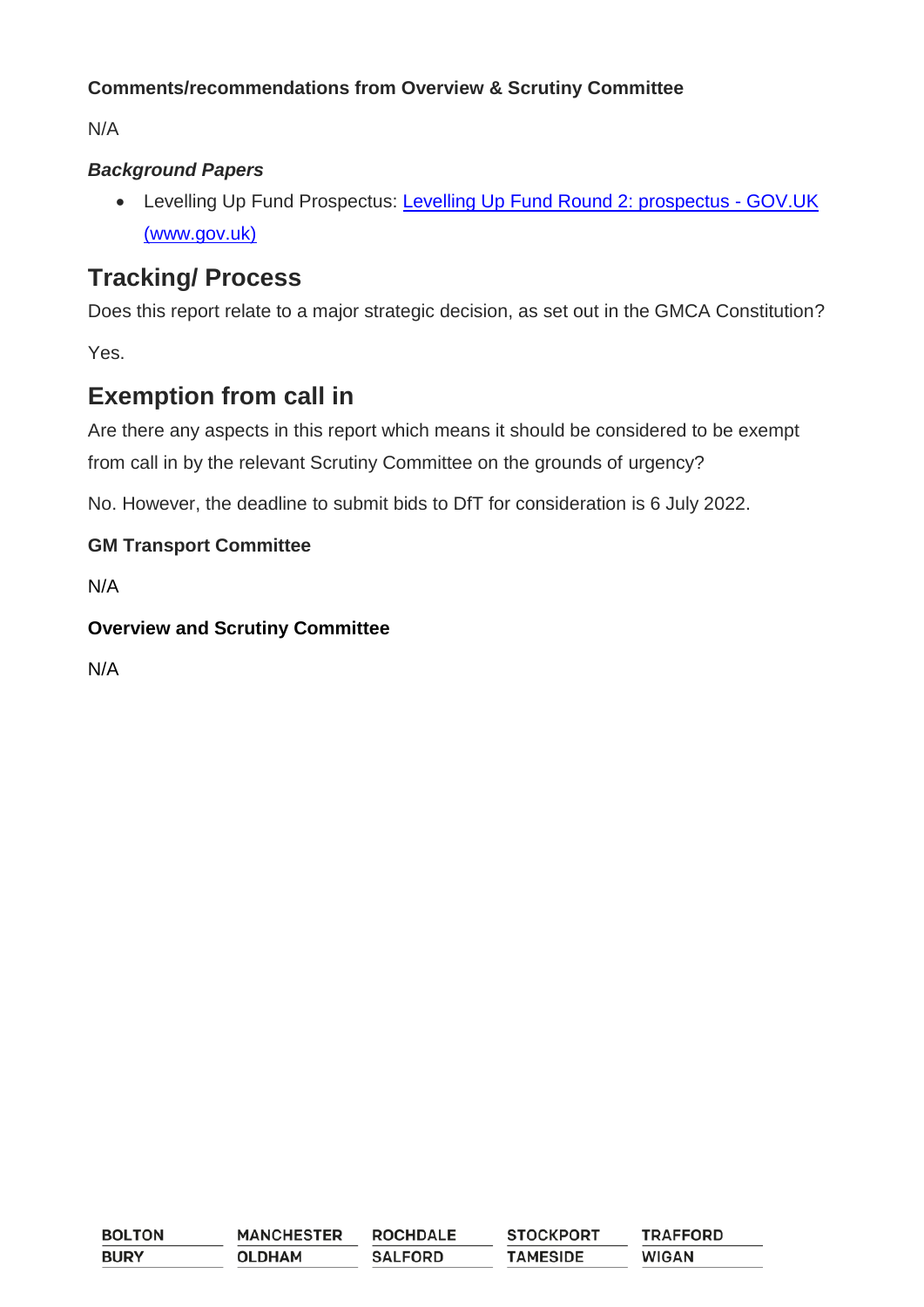## **1. Introduction and Background**

- 1.1 The Department for Levelling Up, Housing & Communities and the Department for Transport launched Round 2 of the Levelling Up Fund in March 2022. Combined Mayoral Authorities can bid for up to £50m for large transport projects.
- 1.2 In collaboration with the ten Local Authorities of Greater Manchester, Transport for Greater Manchester is in the process of developing a submission.
- 1.3 This fund potentially offers the opportunity for Greater Manchester to accelerate the creation of the Bee Network, with an emphasis on providing sustainable travel connections from deprived communities to opportunities, and with a focus on access to jobs.
- 1.4 This report summarises the requirements of the Levelling Up Fund and the approach taken to developing the bid.

## **2. GMCA LUF Large Transport Bid**

- 2.1 In common with Round 1 of the Levelling Up Fund, Round 2 will seek to provide investment across three themes, namely;
	- 1. **Transport**: transport schemes which will reduce carbon emissions, improve air quality, cut congestion, support economic growth, and improve the safety, security and overall experience of transport users.
	- 2. **Regeneration and town centres**: upgrade eyesore buildings and dated infrastructure; acquire and regenerate brownfield sites; invest in secure community infrastructure and crime reduction; and bring public services and safe, accessible community spaces into town and city centres.
	- 3. **Cultural**: maintaining, regenerating, or creatively repurposing existing cultural, creative, heritage and sporting assets, or creating new assets that serve those purposes.
- 2.2 The Levelling Up Fund Prospectus confirms that "*Investment proposals should focus on supporting high priority and high impact projects that will*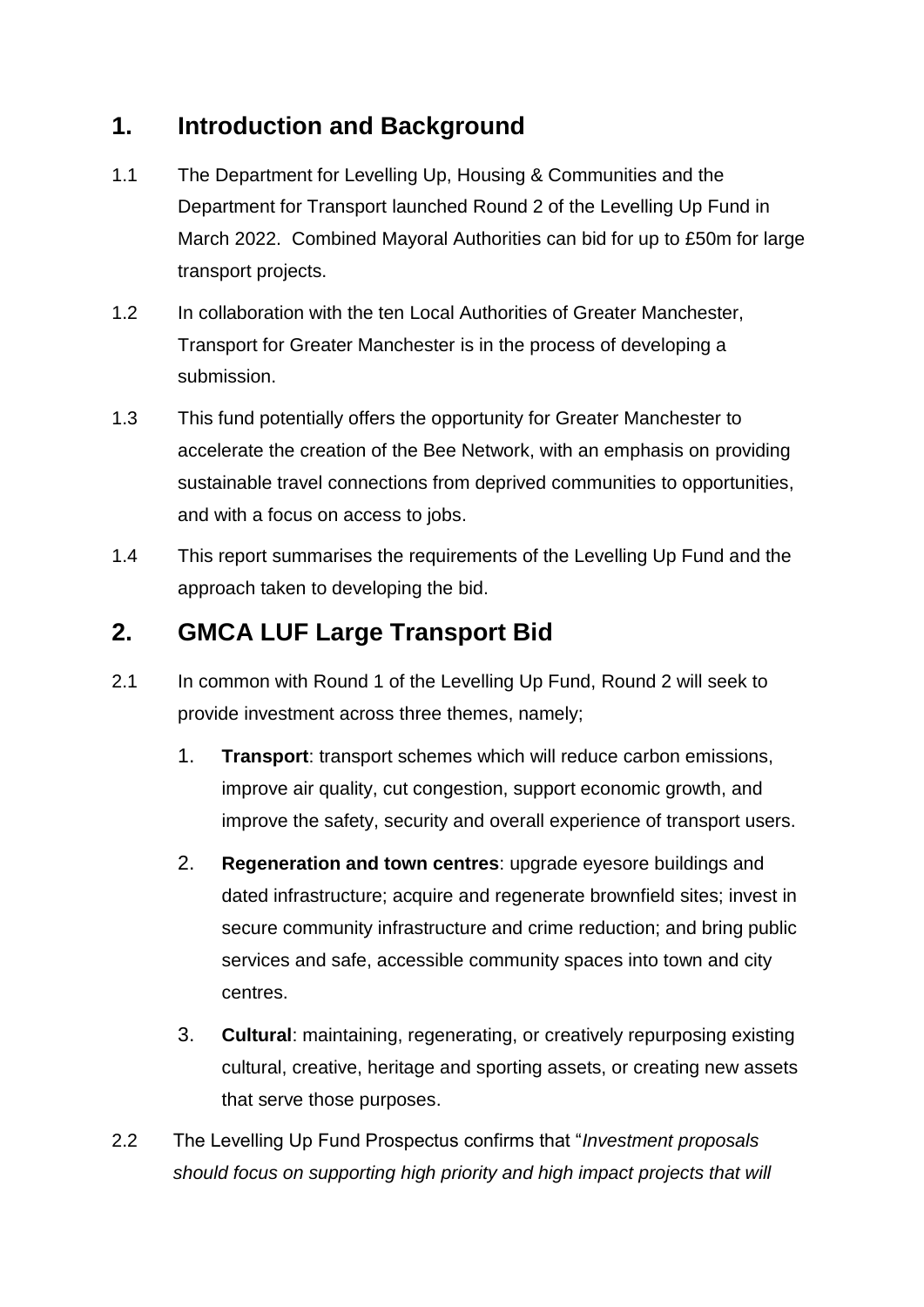*make a visible positive difference to local areas. We recognise that what constitutes priority investment will vary across local authorities and geographies".*

- 2.3 The Levelling Up Fund is a competitive bidding process, key requirements of the bid are summarised below:
	- i. The submission date is the 6 July 2022 and a relatively detailed level of appraisal is required. Therefore, schemes included in the bid must already be well developed;
	- ii. Projects should be delivered by 31 March 2025, exceptionally by 31 March 2026. Therefore, schemes included in the bid must be welldeveloped and have relatively low delivery risks associated with them;
	- iii. Projects should also be able to demonstrate good public and stakeholder engagement and support;
	- iv. Up to three projects can be included in the bid. Projects, and their constituent schemes, must complement each other; and
	- v. 10% local match funding is encouraged.
- 2.4 Large transport projects must be for at least 90% transport, and the remaining investment must be related to the transport element of the bid. GM local authorities were invited to submit details of schemes they would like to be included in the bid to TfGM via the GM Delivery Group. These schemes have been considered in the context of LUF guidance and the Levelling Up White Paper, with a unifying theme identified of "Improving access for deprived communities to employment, key services and opportunities through sustainable travel".
- 2.5 The schemes suggested for inclusion in the bid were shortlisted using criteria which included the constraints shown in paragraph 2.3. To develop a bid which would have the highest likelihood of attracting funding there was then need to "package" schemes into three coherent projects. The projects which resulted from this process are:

| <b>BOLTON</b> | <b>MANCHESTER</b> | <b>ROCHDALE</b> | <b>STOCKPORT</b> | TRAFFORD     |
|---------------|-------------------|-----------------|------------------|--------------|
| <b>BURY</b>   | <b>OLDHAM</b>     | <b>SALFORD</b>  | <b>TAMESIDE</b>  | <b>WIGAN</b> |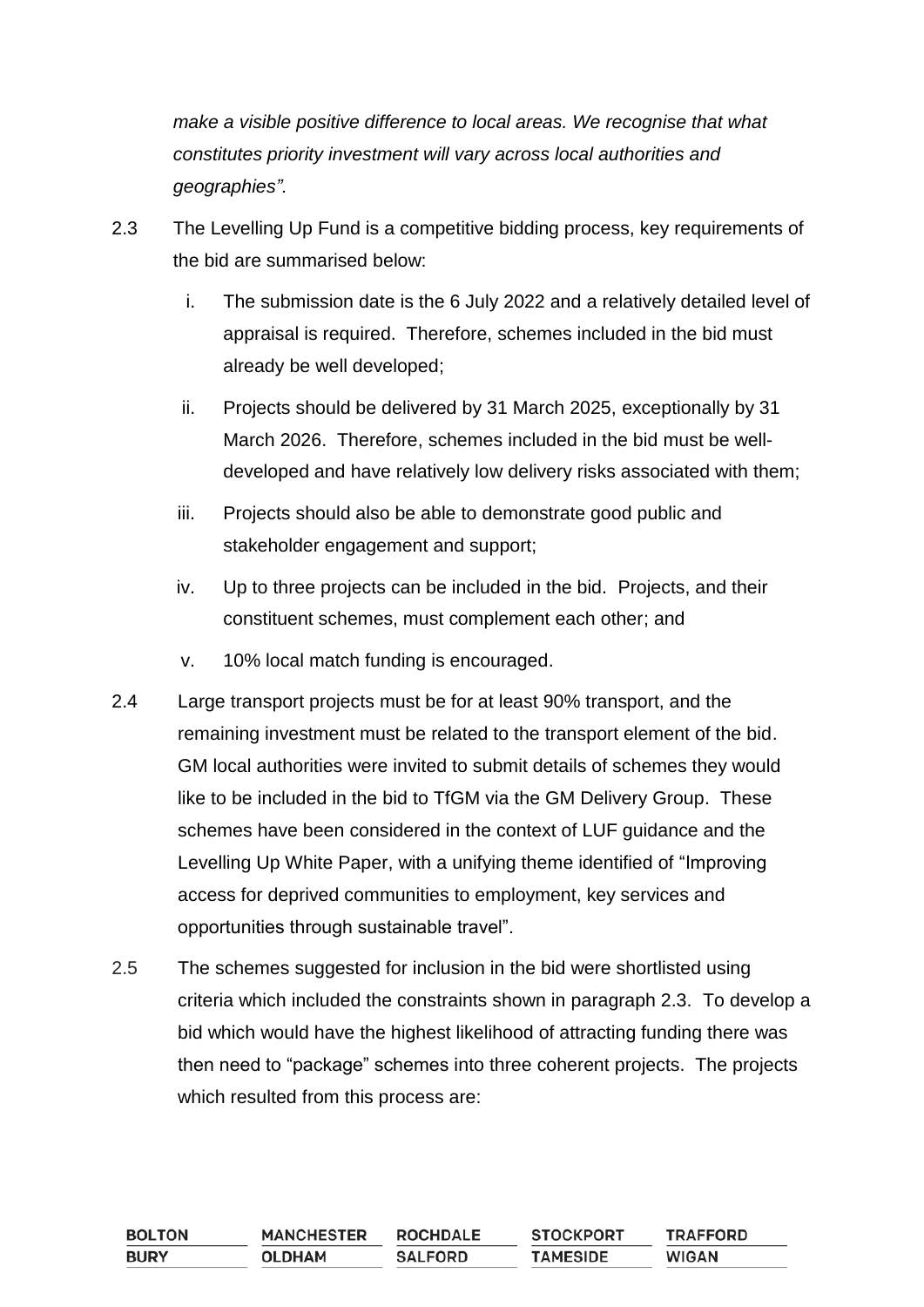- **Access to Logistics North**: Network of cycling and walking interventions which will enhance access to Logistics North and rapid transit from Atherton, Tyldesley, Leigh and Higher Folds.
- **Access to Regional Centre:** Network of cycling and walking schemes which will enhance access to opportunities in the Regional Centre from deprived areas located to the west of the Regional Centre. Constituent schemes are likely to include:
	- a) Junction improvements on the inner ring road to enhance active travel connectivity and safety.
	- b) Active neighbourhood schemes on the boundary of the inner ring road.
- **Access to jobs in Stockport Town Centre:** Cycling and walking links which will enhance access from deprived communities to the Town Centre and associated employment and rapid transit opportunities. Constituent schemes are likely to include:
	- a) Edgeley to Stockport Town Centre cycle route. This includes a new bridge over the railway and links into the new ramp to the interchange.
	- b) Ramp to the podium level of Stockport Interchange which will provide a high quality, LTN1/20 compliant cycle route from the Interchange and the train station to the Town Centre.
	- c) Romiley to Stockport cycle route.
- 2.6 As cost plans for the projects are refined there may be a requirement, or opportunity, to change the schemes included in the submission.
- 2.7 Schemes proposed to be included in the LUF bid should be able to show local support. The role of MPs is key in this regard. MPs are permitted to submit one formal letter of support and multiple informal letters of support.
- 2.8 Due to the tight timelines associated with submitting this bid it is requested that the Chief Executive Officer, GMCA & TfGM, in consultation with the Mayor of Greater Manchester, be given delegated responsibility to approve the final bid for submission.

| <b>BOLTON</b> | <b>MANCHESTER</b> | <b>ROCHDALE</b> | <b>STOCKPORT</b> | <b>TRAFFORD</b> |
|---------------|-------------------|-----------------|------------------|-----------------|
| <b>BURY</b>   | <b>OLDHAM</b>     | <b>SALFORD</b>  | <b>TAMESIDE</b>  | <b>WIGAN</b>    |